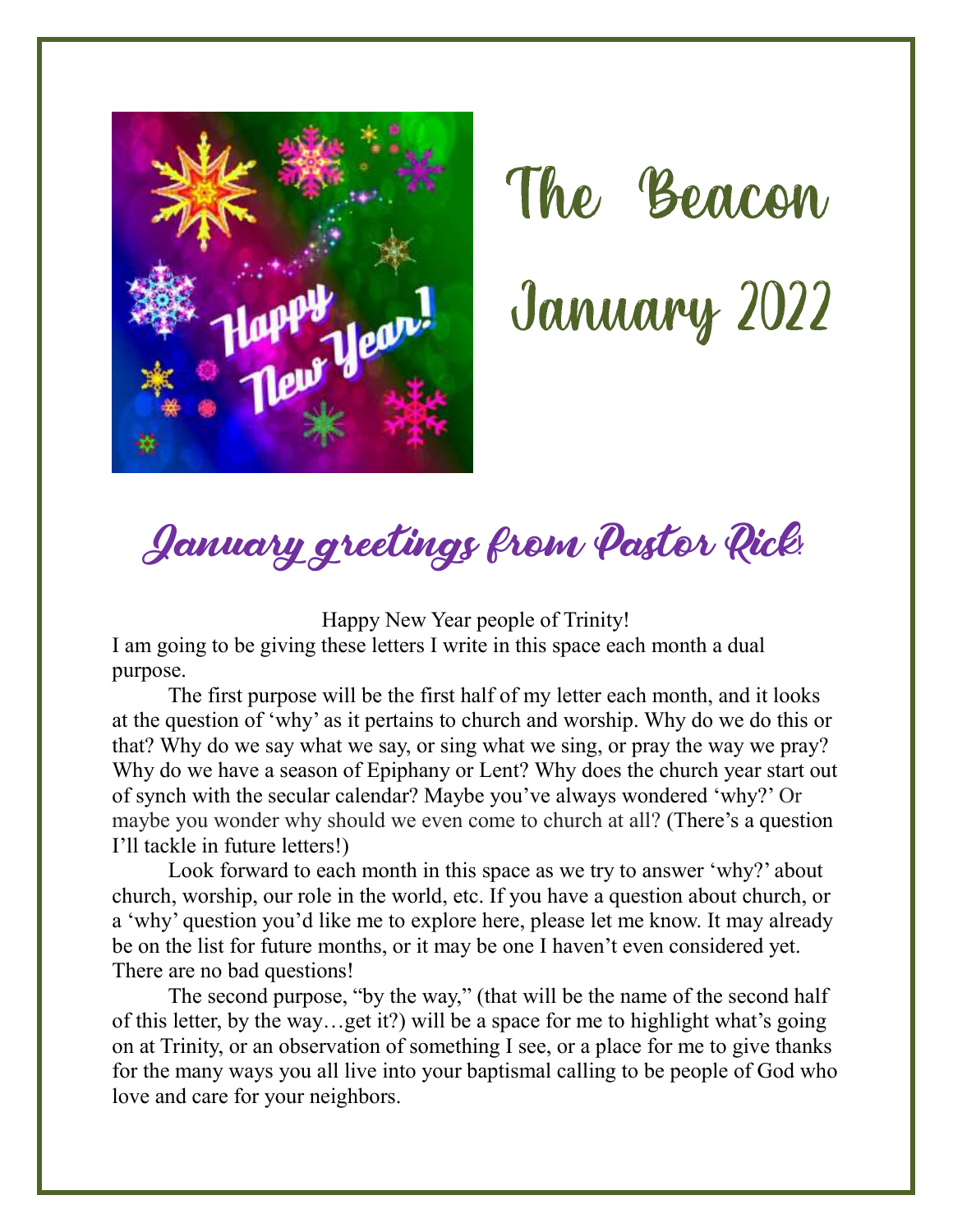I'll start this format with our February Beacon. I hope you enjoy what will be coming as we explore together how we're all connected to and through each other, through worship, through being people of God, and through being loved, forgiven, and empowered to make a difference in Christ's name.

Blessings,

Pastor Rick MG

# **EXP** YouTube

#### LIVESTREAMING AVAILABLE

Need to quarantine or want to stay safer at home during the spread of Omicron? Don't forget to join us Sunday mornings at 9:30 a.m. on our livestream. To access it, go to [www.youtube.com,](http://www.youtube.com/) type in '**Trinity Akron**' in the search bar, and you should find our page. Then click on the day's worship to watch from home. Livestreaming will begin a minute or two prior to the actual service, so don't worry if you're early and you don't see anything yet. If you have any questions about how to access it, please ask Pastor Rick. If you hit '*subscribe'* and follow our channel, you'll get updates and reminders of videos being posted, plus you'll help us get to 100 subscribers - at which point we get our very own YouTube channel web address, making it easier for people to find us. If you are in need of curbside communion, please contact Pastor for that as well.

Don't forget to follow us on Facebook and Instagram if you haven't already! On Facebook we are: Trinity Evangelical Lutheran Church of South Newstead. On Instagram we are trinityakronny.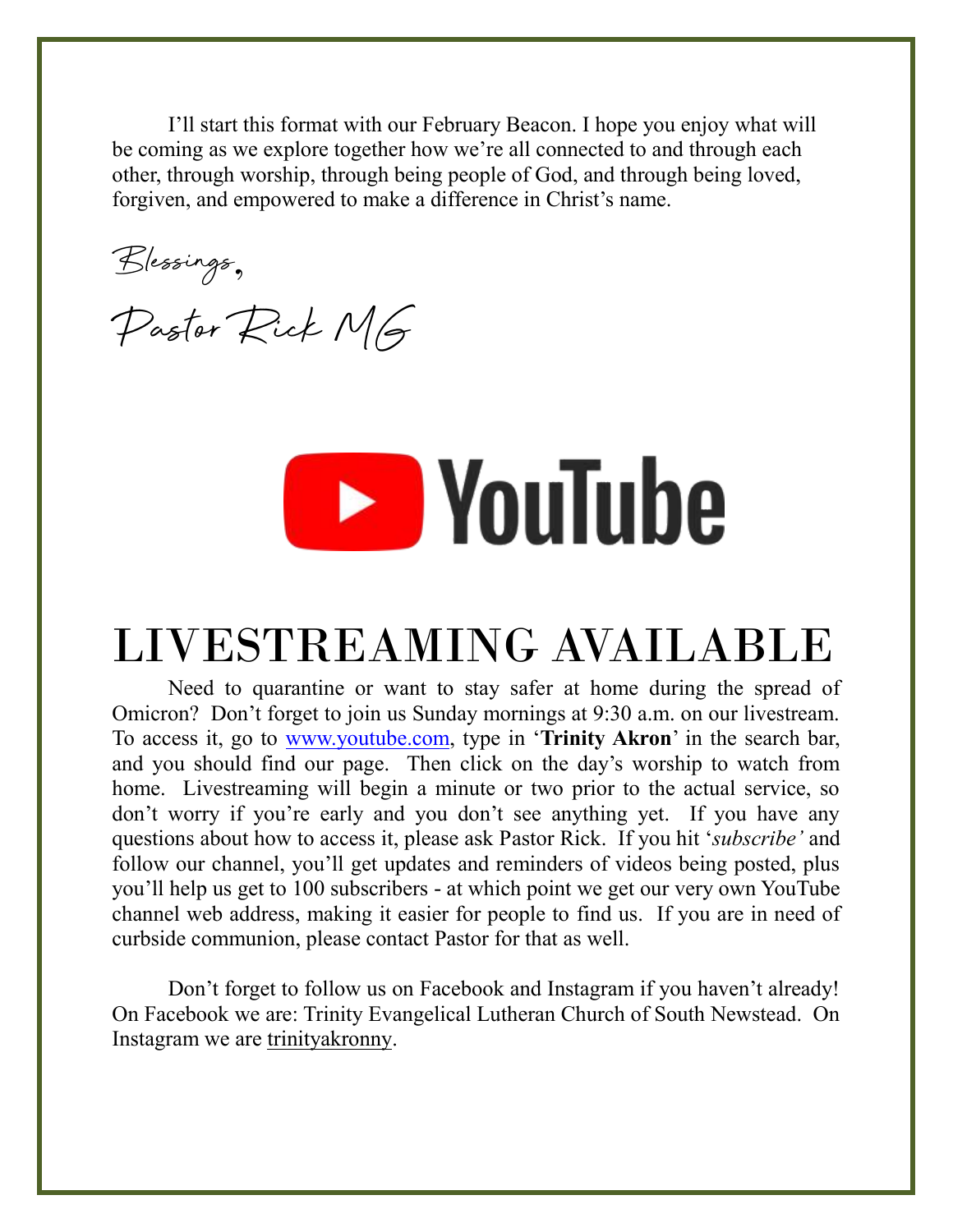**Your friendly Covid reminder:** Do not come to church if you are feeling ill in the slightest. The omicron variant is here…let's keep doing what we've been doing so well, loving and caring for our neighbors: mask up, physicaly distance, washing hands, staying home if you feel ill, and vaccinate/boost if you're able.

#### PLEASE PRAY FOR:

*The family and friends of:*

- *Craig Parker*
- *Roy Bauer*
- *Joe Koczuta*
- *Roy Olsen*
- *Phil Freidly*
- *Pat Gardner's friend, Ana*

*Thanksgiving for healing of broken fingers for Donna!*

#### *Strength and healing for:*

- *All of the families who are affected by Covid*
- *The Triznadel family - Covid*
- *Sue & Jim Kidder - Covid*
- *Harold Gardner- continued healing and thanksgiving*
- *Diane Hurne - continued healing*
- *Lucas - continued strength and healing*
- *Helmut Bauder - continued healing*

#### **COUNCIL**

Council Meets at 7pm on **January 11th**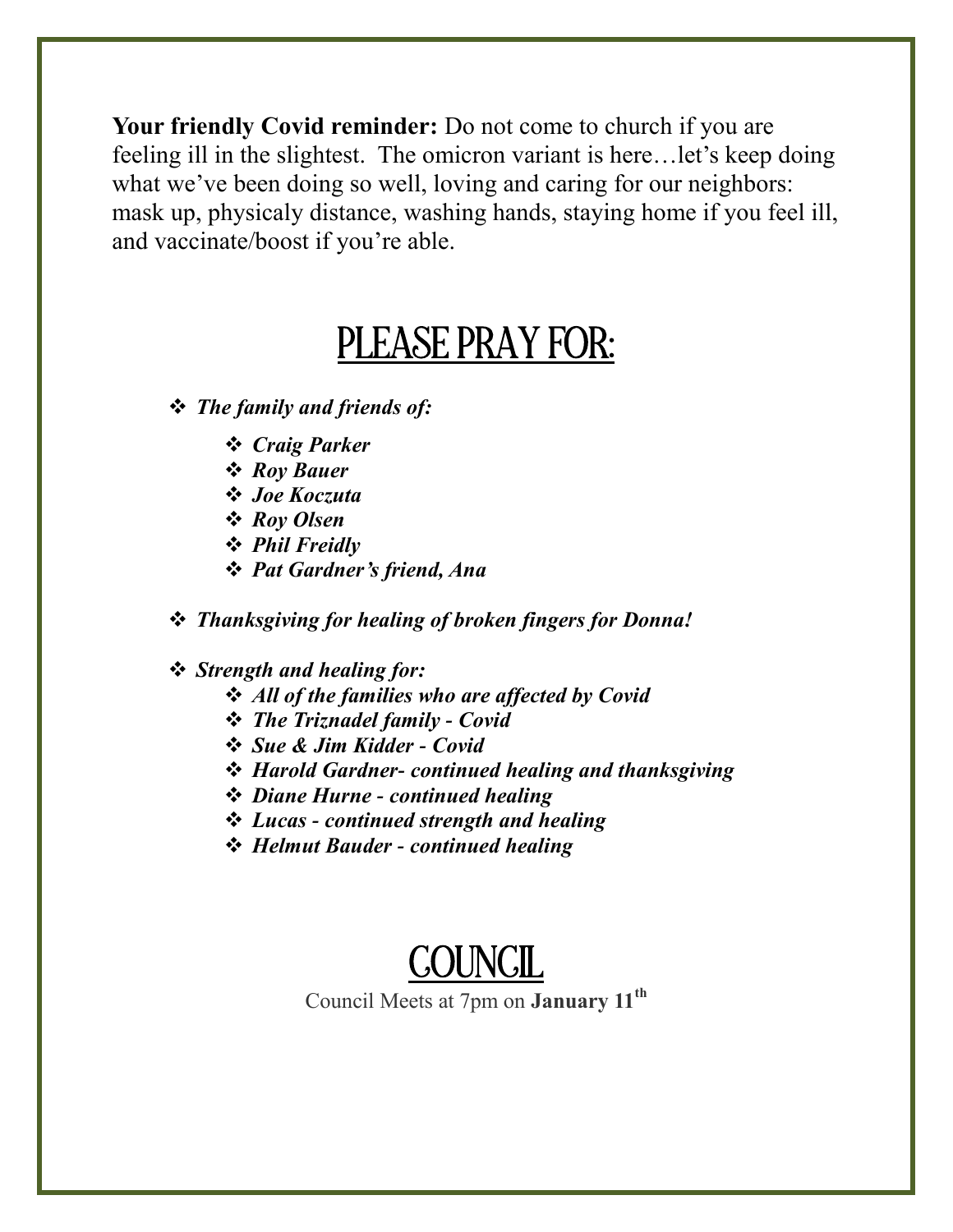#### SUNDAY SCHOOL

Our next Sunday school is on February  $14<sup>th</sup>$ , please join us!

Also, please note there are children's worship bulletins and supplies available every week in the narthex. Help yourself!

#### YEAR END REPORTS & ANNUA MEETING

Our annual congregational meeting will be on **January 30th** following worship. Please join us!

Please have all reports submitted to Tracy in the office by **January 21st .**

Pastor is assembling a slideshow of pictures from the past year of life at Trinity, which will be shown during the meeting. If you have pictures you think would be good to add, please share them with Pastor by **January 21st .**

# **DPERTY COMMITTEE**

A message from the property committee:

At the annual meeting, the Property Committee will ask for your approval on two items:

- 1. Seal and stripe the parking lot. The bid received from Mr. Powell is \$2750.00.
- 2. Excavate and rebuild the " $3<sup>rd</sup>$ " driveway. A lot of travel is done by heavy trucks using it for a turn-around, making what was already in bad shape,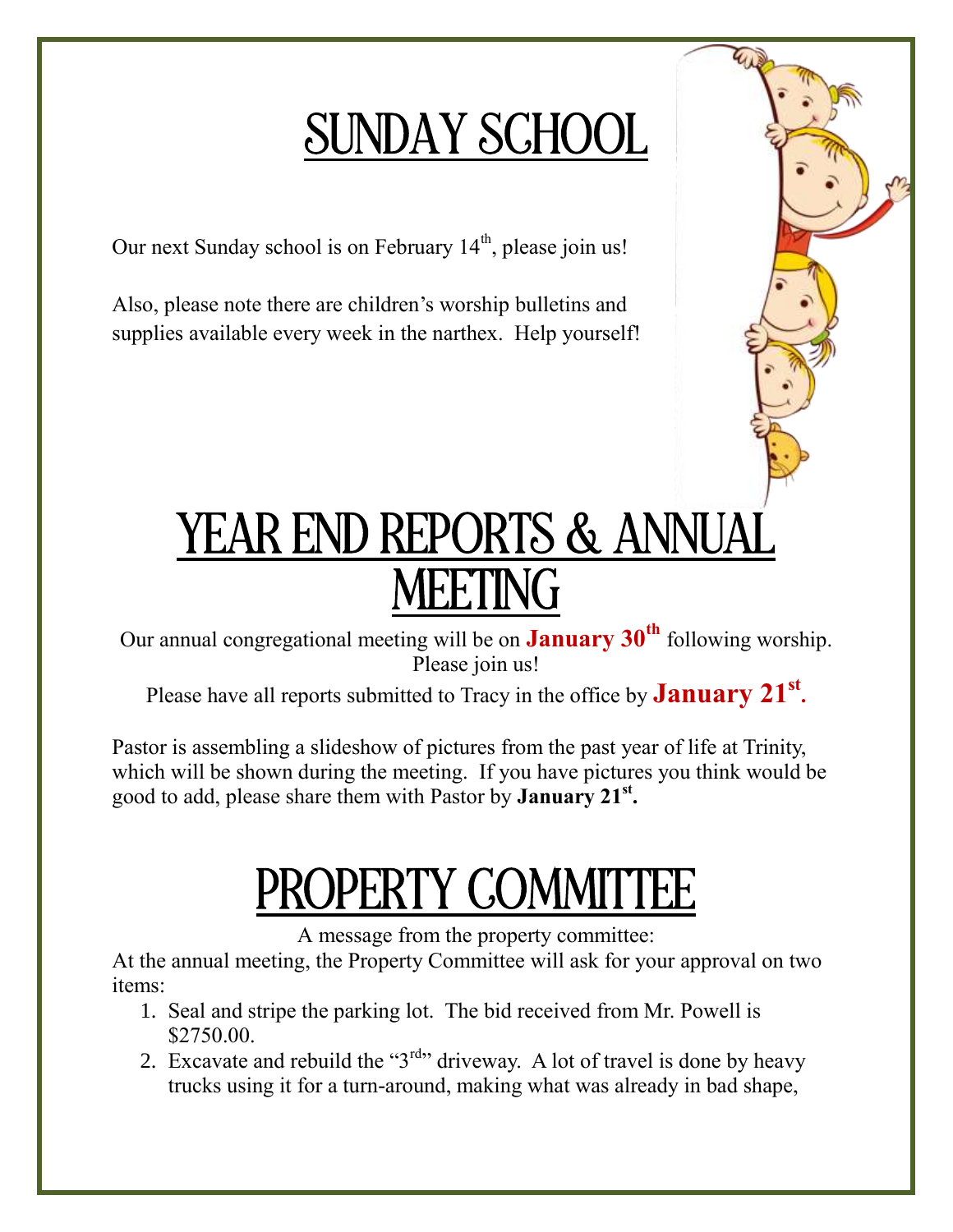worse. 2 bids received: Seitz Paving: \$4795.00, and Powell Paving: \$3800.00.

I have listed these and other repairs needed around church a few times in the Beacon. We need to address all of the repairs before the get so large that it is impossible to afford the cost. The parking lot and the boiler are first on our list. We cannot do any of this without membership help in the form of donations.

Harold M. Gardner, Committee member

#### BIBLE STUDY

#### **Bible Study: Places of the Bible part II**

Bible Study will resume on **January 20th** and run every Thursday evening from  $6:30 - 8:00$  pm through February  $24<sup>th</sup>$ . Remember those places we heard about over Advent and Christmas: Bethlehem, the Fields where the Shepherds saw an angel, Jerusalem, and more? They are coming up in Part II! Join us here at church, or online via Zoom (use Meeting ID: 834 1294 8039 and Passcode: 102790).

## ADULT FORUM

Adult forum will resume on **January 23rd** from 10:45-11:45am. All are welcome! We restart by exploring a new social statement recently developed by the ELCA called "Faith, Sexism and Justice: A Call to Action." Join us in the fellowship hall...the coffee will be on!

# **CHOIR**

Choir is meeting on Wednesday nights from 7-8 pm. All are welcome, don't be shy! We are always in need of more voices.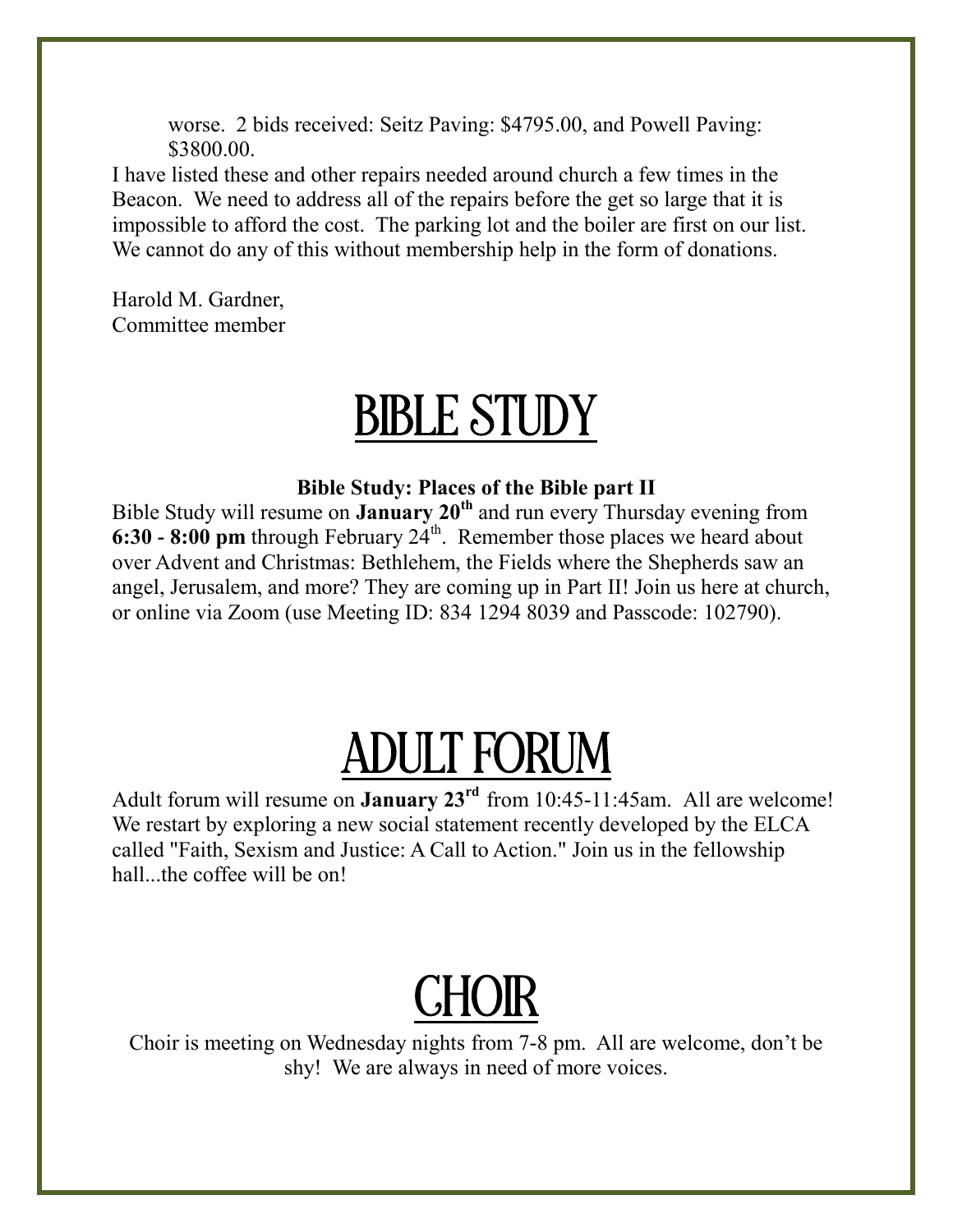### THANK YOU

I want to say Thank You to all who sent cards and prayers during my trying times. I thank God for the great doctors that have taken care of me. I am doing good, but have a mile to go. Live one day at a time, do your best in that day, and think positive! You will have a better day! Prayers to you all,

> Sincerely, Harold Gardner

## YOUTH GROUP

Next summer, Emerson Polkowski, Tyler Johnson and Pastor Rick will be travelling to Minneapolis to take part in the 2022 ELCA Youth Gathering! This multi-day event brings 30,000 youth together to worship, hear inspiring speakers and music, learn ways they can be a part of the church, and serve the community. They will then bring that energy back home to impact their lives. The Gathering isn't free though: there's travel, lodging, food and programming costs to cover, and you can help to make a difference in the faith formation of these youth. Stay tuned for ways you can help support their journey through fundraising efforts we're working on.

### OFFERING ENVELOPES

There's been a shipping delay for our new 2022 offering envelopes. Once they are in they can be picked up in the narthex at church. In the meantime, if you would like a temporary envelope, see Becky or Tammy on the way in to worship. Checks with your name and the date of the week's offering in the memo line do not need an envelope if you don't want.

# 150<sup>th</sup> ANNIVERSARY PHOTOS

The photos from our event at Akron Acres are now available if you would like to view or download them. Instructional sheets are located on the table in the narthex, or contact Tracy at the church office. (The expiration date will be extended.) If anyone is interested in video of the Saturday event or Sunday service, please see Tracy or Ryan Dorr.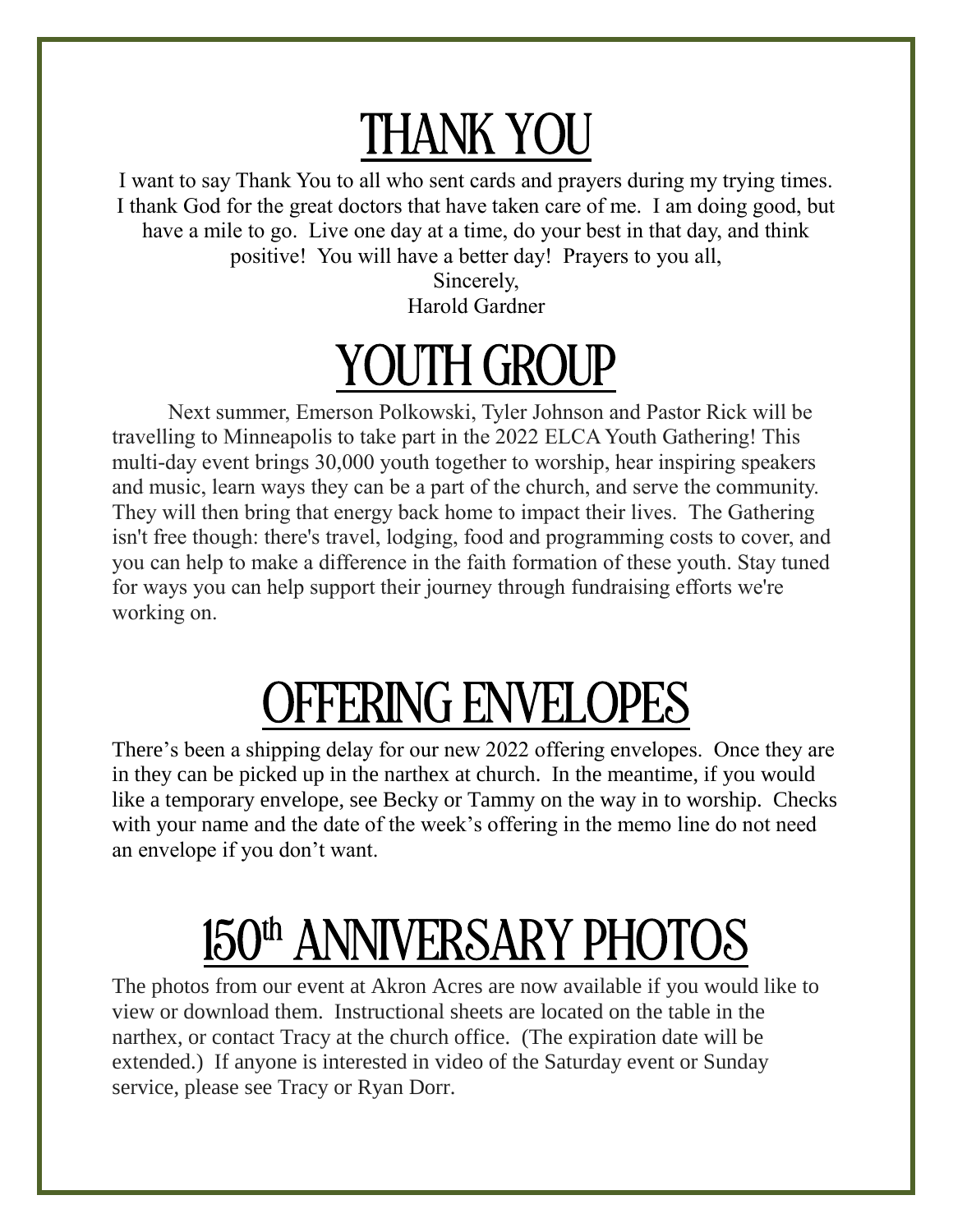### AKRON-NEWSTEAD FOOD PANTRY

The food pantry is doing heroic work feeding our neighbors in the community! If you or someone you know is in need, here's when the pantry is open:

- o Food distribution is on the first Tuesday of the month, the next ones are: February  $1^{st}$  and March  $1^{st}$ .
- $\triangleright$  Set up and distribution occurs between 8-10:30 am. Call Jean Dolph at 716-908-2306 or Sharon Waff at 585-599-3893 for details.
- *Would you like to volunteer? Sharon at [sjwaff@yahoo.com.](mailto:sjwaff@yahoo.com)*
- To donate monetarily, please make checks payable to: *'Akron Newstead Food Pantry*

#### OFFICE HOURS:

**Pastor Rick:** Tuesdays & Thursdays 10:00 a.m. - 1:00 p.m. or by appointment **Tracy:** Tuesdays & Thursdays 11 a.m. - 2 p.m

*Pastor will be out of the office from Jan 12-16th*

Be a Beacon *-* seeking and reflecting the light of the Lord*!*